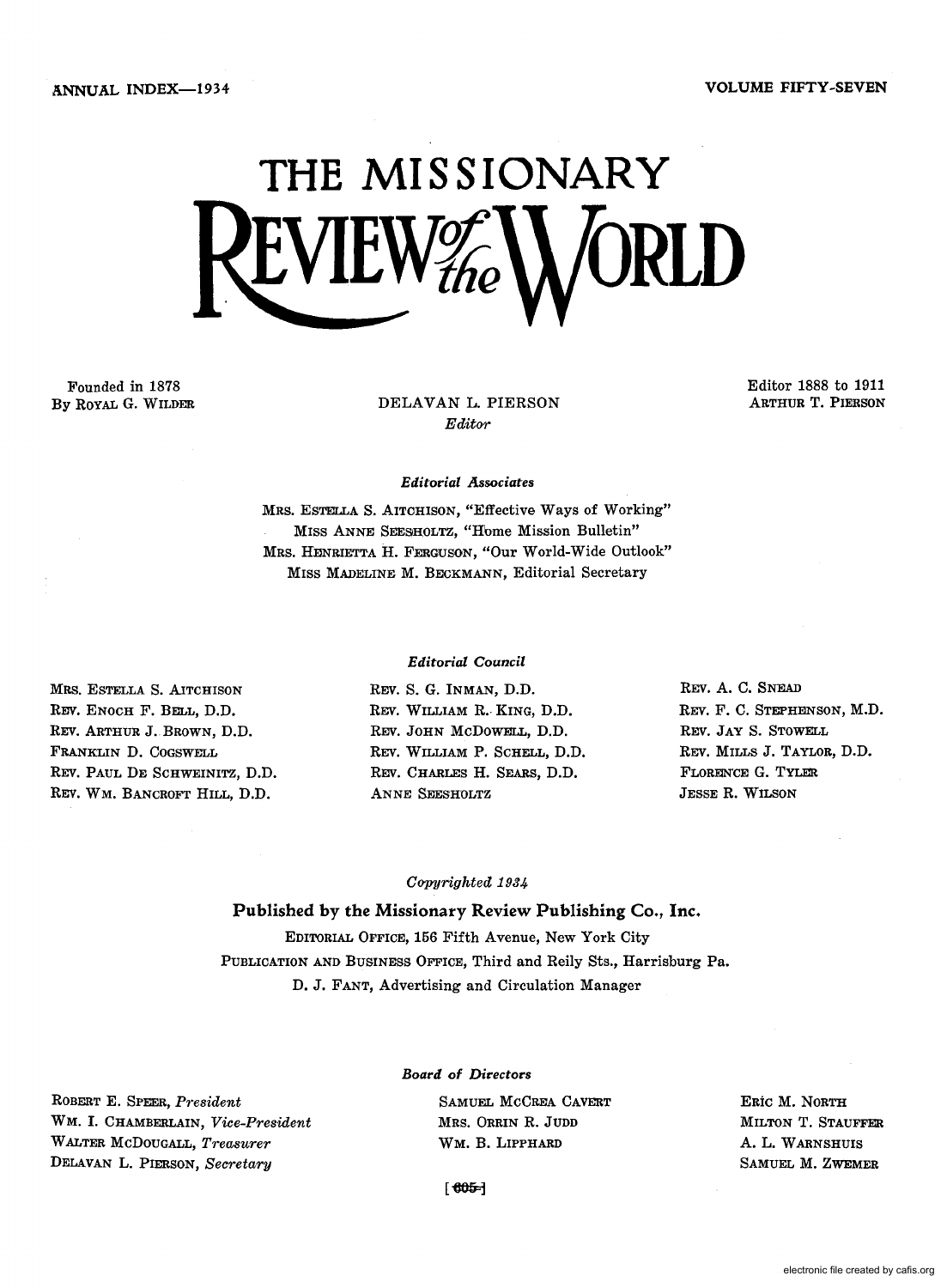## Annual Index-1934

#### Index to Authors

Page

|                                                                | Page |
|----------------------------------------------------------------|------|
| Axling, William<br>Bercovitz, Nathaniel                        | 467  |
|                                                                | 561  |
|                                                                |      |
|                                                                |      |
|                                                                |      |
|                                                                |      |
| Cameron, Donaldina                                             | 331  |
|                                                                | 576  |
|                                                                | 457  |
|                                                                | 223  |
|                                                                | 180  |
|                                                                | 578  |
| Cornelius, E. T. $\ldots$                                      | -33  |
| Cuyugan, Mrs. Esperanza A                                      | 362  |
|                                                                | 517  |
|                                                                | 177  |
| Dame, Mrs. L. P.<br>Dawber, M. A.<br>Deseo, José G.            | 288  |
| Detweiler, Chas. S.                                            | 227  |
| Downs, Francis Shunk                                           | 22   |
| Elliott, Homer H.                                              | 336  |
| Evemeyer, Florence C.                                          | 271  |
|                                                                | 579  |
| Felton, Ralph A.<br>Fenn, Courtenay H.                         | 353  |
| Fieldbrave, Theodore                                           | 291  |
| Ford, James Tooker                                             | 332  |
| Franklin, McCoy                                                | 512  |
|                                                                | 13   |
|                                                                | 571  |
| Glover, Robert Hall                                            | 130  |
|                                                                | 224  |
|                                                                | 573  |
|                                                                | 345  |
|                                                                | 362  |
| Hargreaves, J. Robert<br>Hartzler, Onar<br>Haymaker, Edward M. | 355  |
|                                                                | -38  |
|                                                                | -80  |
| Hayne, Coe<br>Hennigar, E. C.                                  | 443  |
|                                                                | 231  |
| Herndon, Elsie P.<br>Higginbottom, Ethel Cody                  | 219  |
| Hill, Wm. Bancroft                                             | 29   |
|                                                                |      |

| Aboriginal Medical Practices, T.<br>Theodor Webb $\ldots \ldots \ldots \ldots 140$<br>Africa—Baby Clinics in, Rose<br>Maier Ryter  186 |
|----------------------------------------------------------------------------------------------------------------------------------------|
|                                                                                                                                        |
|                                                                                                                                        |
|                                                                                                                                        |
|                                                                                                                                        |
| - Paying Dividends in West,                                                                                                            |
| $Mrs.$ Edwin Cozzens  578                                                                                                              |
| — Preaching and Practicing in                                                                                                          |
| Central, Mrs. John M.                                                                                                                  |
| $\mathcal{A}^{\mathcal{A}}$ and<br>Springer $\dots\dots\dots\dots\dots\dots$<br>84                                                     |
| America's Influence Anti-Chris-                                                                                                        |
| tian, Is? Arthur D. Young. 269                                                                                                         |

- Appalachian Mountains, Good Soil in the, McCoy Franklin 512
- Approach to Non-Christians, Our, E. Stanley Jones .......... 167<br>Arabia—Why Medical Missions?
- a—Why Medical Missions?<br>W. Harold Storm .......... 119 Arabia—why medical missions:<br>W. Harold Storm ......... 119<br>— Woman's Trip to Central,
- Mrs. L. P. Dame ......... 517 Baluba Medicine and Religion,
- Onar Hartzler ........... 355 Brahman Becomes a Christian,
- H. G. Howard ........... 556 Buddhist Priest to Christian
- Witness, Albertus Pieters.. 87<br>Challenge of the Present Crisis,<br>The, Charles R. Watson ... 123
- The, Charles R. Watson ... 123<br>China-Century of Bible Work in,
- Example 2011 Century of Bible Work in,<br>Eric M. North ............ 138<br>— Impact of Christianity on,
- -- Impact of Christianity on,<br>George E. Sokolsky ....... 135<br>-- Is a Better Day Coming? a Better Day Coming:<br>Courtenay H. Fenn ...... 353
- -Making New Women in, Ida Paterson .................... 225

| rage                                                       |
|------------------------------------------------------------|
| Hoekje, Willis G.<br>Howard, H. G.<br>476                  |
| 556                                                        |
| Hunnicutt, Benjamin H.<br>413                              |
| Hunter, Allan A.<br>274                                    |
| Hunter, Stanley Armstrong<br>513                           |
| Hurrey, Chas. D.<br>266                                    |
|                                                            |
| Hutchinson, R. A.  348<br>Iglehart, Chas. Wheeler 439, 478 |
| Innes, George<br>- 19                                      |
| Joardar, N. $\dots \dots \dots \dots \dots$<br>93          |
| Jones, E. Stanley<br>167                                   |
| 284                                                        |
| 465                                                        |
| 232                                                        |
| 454                                                        |
| Kingdon, Frank<br>349                                      |
| Kinney, Mrs. Edwin H.<br>-89                               |
| 346<br>Kohlstedt, E. D.                                    |
| 333                                                        |
| 462                                                        |
| 565                                                        |
| Latourette, Kenneth Scott                                  |
| Lee, Edwar  294<br>Leynse, James P. 185, 405               |
|                                                            |
| 551<br>Lichtwardt, H. A.<br>Lindquist, G. E. E.            |
| 182                                                        |
| Lowe, Pardee<br>279                                        |
| Mackay, John A. 77,133<br>McAfee, Cleland B.  28           |
|                                                            |
| Main, Idabelle Lewis<br>516                                |
| Myers, H. W.<br>Nicholson, Mrs. Thomas<br>451              |
| - 25                                                       |
| Nicol, James Howden<br>568                                 |
| North, Eric M.<br>138                                      |
| Oda, Sumile Morishita<br>298                               |
| Palmer, Albert W.<br>263                                   |
| 225<br>Paterson, Ida                                       |
| - 9                                                        |
| 282                                                        |
| 580                                                        |
| Picken, Lillian L.<br>15                                   |
|                                                            |

#### Contributed Articles

- China-Missionary Wife in, Mrs.
- James P. Leynse ......... 405<br>What Christ Has Brought to,  $T Z K_{.00}$ T. Z. Koo .....................
- Chinatown, Challenge of, Edwar
- Lee ..................... 294 New Lives for Old in, Donaldina Cameron .......
- Chinese Cook, Gei Chuck, Philip F. Payne ................ 282 Immigrant, Story of a, Theo-
- dore F. Savage ............ 296
- Town on the Sacramento, Esther A. Thomas ........ 407
- Christ, Second Coming of, Henry<br>W. Frost Allenanders to 571  $W.$  Frost  $\dots \dots \dots \dots$
- Christian Education, New Project for, J. Robert Har-
- greaves .................. 361 Chung Mei Home, Story of, W.
- Earle Smith ............. Church, What's Right with the
- Rural, Ralph A. Felton ... 579 Confessions of a Miser, R. C.
- Tillinghast ............... 575
- Cost of Being a Missionary, The, Edward M. Haymaker .... 38 Deacon Talked in Church, When
- the, William T. Gunn ..... 573
- East Indians in United States, Theodore Fieldbrave ...... 291
- Effective Ways of Working<br>
(Monthly), Edited by Mrs. Estella S. Aitchison [606 ]

|                                                                                    | Page |
|------------------------------------------------------------------------------------|------|
| Pierson, Delavan L. $357, 507$                                                     |      |
|                                                                                    |      |
|                                                                                    |      |
|                                                                                    |      |
| Reich, Max I.  400<br>Reischauer, A. K.  472                                       |      |
| Reiser, Irene  402                                                                 |      |
| Richardson, Donald W.  76                                                          |      |
|                                                                                    | - 91 |
| Richter, Julius<br>Ryter, Rosa Maier                                               | 187  |
|                                                                                    | 411  |
| Salisbury, Ernest J.<br>Sarsfield, L. G. H.                                        | - 39 |
|                                                                                    | 296  |
|                                                                                    | 467  |
|                                                                                    | -277 |
| Shipley, G. Wilbur                                                                 | - 31 |
|                                                                                    | 397  |
|                                                                                    | 285  |
| Smith, W. Earle 290                                                                |      |
| Sokolsky, George E.                                                                | 135  |
| Speer, Robert E.                                                                   | 343  |
|                                                                                    |      |
| Springer, Mrs. John M.  84<br>Stauffer, Milton T.  30<br>Storm, Harold W. 119, 327 |      |
|                                                                                    |      |
|                                                                                    |      |
|                                                                                    |      |
|                                                                                    |      |
|                                                                                    |      |
|                                                                                    |      |
| Underwood, H. H.                                                                   | 394  |
| Vories, Wm. Merrell 447,456                                                        |      |
|                                                                                    |      |
|                                                                                    |      |
|                                                                                    |      |
|                                                                                    |      |
| Wilson, Jesse R. $\ldots$                                                          | - 26 |
|                                                                                    |      |
|                                                                                    |      |
|                                                                                    |      |
|                                                                                    |      |
| Zwemer, Samuel M.                                                                  | 173  |
|                                                                                    |      |

Egypt - What Price Progress? Charles R. Watson ....... 71 Evangelization of the World in This Generation, Kenneth Scott Latourette ............. 565 Experience of the China Inland Mission, Robert H. Glover . 130 Experiment in Christian Friendliness, Mrs. Edwin H. Kinney 89 Filipino Women, Influence of, Es-<br>peranza A. Cuvugan peranza A. Cuyugan ..... Filipinos in America, Jose G. Deseo ................... 288 - Needs of the, T. W. Bundy  $\cdots$ Financial Distress, the Cause and the Cure, Francis Shunk  $Downs$   $\dots$   $122$ "Forgotten Man" of the Mountains, M. A. Dawber ...... 177 Fraser of Livingstonia, Donald, Millar Patrick ........... 9 Germany-"Reichskirche" in the New, Julius Richter ...... 91 Good News, Go, Preach the,<br>Lamos Howden Nicol 668 James Howden Nicol ...... Governments' New Indian Policy,<br>
G. E. E. Lindquist ....... 182 Home Mission Bulletin (Monthly), Edited by Anne Seesholtz<br>- Income Drops, When, Sym- $--$  Income Drops, When, Sym-<br>posium ..................... 345<br>Home Missions Help Youth, Daniel K. Poling ......... 230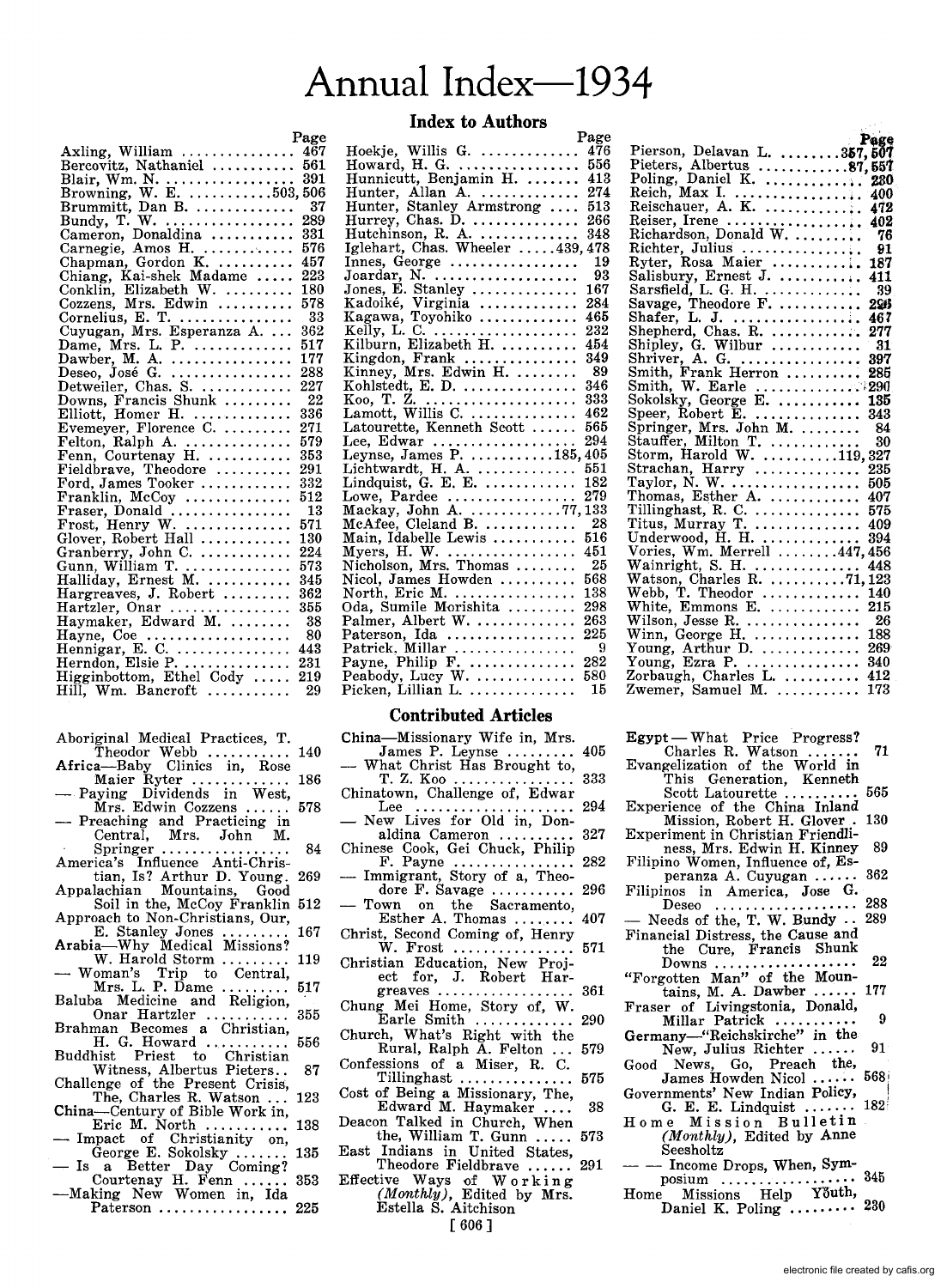Page Orientals and Americans, James Tooker Ford ...................... 332<br>Tooker Ford ................. 332<br>in America, Albert W. Palmer 263 - A New Deal for, Pardee A New Deal for, rardee<br>Lowe ..................... 279<br>— Worship in America, How Some, Florence C. Eve-<br>meyer ....................... 271 meyer ...................<br>Near East, Challenge from the, W. Harold Storm ......... 337 Papua, From Darkness to Light<br>in, Delavan L. Pierson .... 357 Pastor's Viewpoint, From a, Mil-<br>ton T. Stauffer .................. 30 Persia Goes Modern, Ancient, H. A. Lichtwardt ............ 551 Promoting Interracial Understanding, Chas R. Shepherd 277 Puerto Rico, What I Found in, Chas. S. Detweiler ........ 227 Ram Chander at Allahabad, Ethel<br>C. Higginbottom ............... 219 C. Higginbottom .......... 219 Reasons Why, Some, Jesse R. Wilson .................. 26 Red Man Speaks, The, Coe Hayne 80 Religion Means to Me, What, Madame Chial).g Kai-shek .. 223 Sumile Morishita Oda .... 298 lation, W. E. Browning ... 503<br>- Crisis, John A. Mackay.. 77 Spain-Present Crisis and Opportunity in, Harry Strachan . 235 Spanish Americans, Success Among, E. T. Cornelius... 33 Testimony of Mr. Wang, The, James P. Leynse ......... 185 Ute Indians Petition for a Church .................. 331 Religions, Visualizing the, Sam-uel M. Zwemer ........... 173 Voluntary Poverty in Action, . Stanley Armstrong Hunter 513 "Wee Cans"-An Ohio Adventure, Charles L. Zorbaugh.. 412 Thomas Nicholson ........ 25 Working Without Money, John C. Granberry ..•............ 224 young ................... 340 Mission to Lepers ............... 548

Bibliography of Negro Migration,

Ross and Kennedy ........ 317 Blazing Trails in Bantuland,

Dugald Campbell ......... 110

Page

Home Missions Today, Vital Need<br>of, Frank Kingdon ......... 349 of, Frank Kingdon ...

1934]

- "In Christ There Is no East or West," Allan A. Hunter ... 274
- I n a m fum u, the Mot her of Mwenda, Ernest J. Salis-bury .................... 411
- India Čross and Crescent in,<br>
Murray T. Titus .......... 409
- Indian Ashramas, Concerning,<br>
N. Joardar ................. 93<br>
 Hearts and Hearths, Glimpses
- of, Elizabeth W. Conklin... 180
- Japan-Books on, Willis G.
- 
- Hoekje .................. 476 Christian Education, Value of, . L. J. Shafer ............. 469 Effects of Overlapping, Wm.
- Merrell Vories .................... 456<br>
Facing a Crisis in, Toyohiko<br>
Kagawa
- Kagawa .................... 465<br>Influence of Christianity in,<br>S. H. Wainright .......... 448
- S. H. Wainright .......... 448 Interesting Facts About .... 442 Missionaries Needed in, Wm.
- Merrell Vories ...........<br>Present-Day Shinto, Albertus
- Pieters .................. 557 Problem or a Challenge? Chas. Wheeler Iglehart ... 439
- Religion in, Present-Day, A.<br>K. Reischauer ............
- K. Reischauer .............. 472<br>Unfinished Task in, Gordon K.<br>Chapman ................ 457
- Chapman ................. 457<br>Youth- Whither? Willis C.<br>Lamott .................. 462  $Lamott$  ...................
- Japanese Christian Institute, K. Unoura  $\dots\dots\dots\dots\dots$
- Leaders, Some, H. W. Myers ................... 451
- Women Leaders, Elizabeth H. Kilburn ........................ 454<br>- Press, Good News in the, Dela-
- van L. Pierson ............ 507
- Second Generation, Frank Herron Smith ............ 285
- Views of Missions, E. C. Hennigar .................... 443
- Village, An Experiment in, Irene Reiser ............. 402
- Jews-The Stumblingblock, Max I. Reich ................. 400

| Assyrian-Iraqi Outbreak<br>Baptists in Berlin<br>Cent-a-Meal Plan<br>China, New Life Movement in<br>Christian Crusaders at Work<br>Christmas and the Christian<br>Church Cooperation, Twenty-five<br>Years of $\dots\dots\dots\dots\dots\dots$<br>- Situation in Germany<br>College-What? After<br>Congo Conference<br>Cuts That Cure<br>Europe, Tense Situation in<br>Foreign Missions Conference<br>German Church and the Jews<br>$-$ Protestantism Today | -4<br>438<br>325<br>323<br>212<br>547<br>69<br>549<br>323<br>502<br>211<br>389<br>67<br>- 7<br>550 |
|-------------------------------------------------------------------------------------------------------------------------------------------------------------------------------------------------------------------------------------------------------------------------------------------------------------------------------------------------------------------------------------------------------------------------------------------------------------|----------------------------------------------------------------------------------------------------|
| Home Missions, Next Steps in                                                                                                                                                                                                                                                                                                                                                                                                                                | 68                                                                                                 |
|                                                                                                                                                                                                                                                                                                                                                                                                                                                             |                                                                                                    |

| African Today, D. Westermann 542<br>America Self-Contained, Samuel |                                                   |  |  |
|--------------------------------------------------------------------|---------------------------------------------------|--|--|
|                                                                    | Crowther $\ldots \ldots \ldots \ldots \ldots 159$ |  |  |

Kingdom of God Movement, Results of the, William Axling 467<br>Korea—Bright Hope Plum, 199

George H. Winn .......... 188 - Fifty Years Ago and Now. in,

 $-$  Filty Tears Ago and Now. in,<br>
H. H. Underwood ........ 394<br>  $-$  Word of God in, Wm. N.

Blair .................... 391

Korean Inn-Keeper, I dab e 11 e Lewis Main .............. 516 Leste·r, Muriel, Stanley Arm-

- strong Hunter ................ 513
- Madura Mission Centenary, Em- mons E. White ........... 215 Medical Missions, Present Value
- of, Nathaniel Bercovitz ... 561
- Mexican Colonel, Story of a, N.<br>W. Taylor ................. 505<br>Mexico, Education and Religion

in, John A. Mackay ....... 133 Missionary an Evangelist, Every,

- Donald Fraser ............ 13<br>- Has His Say, A, Benjamin H.<br>Hunnicutt ............... 413
- Hunnicutt ............... 413 Unrepentant, An, Lillian L.
- Unrepentant, An, Lillian L.<br>L. Picken .................. 15<br>Support—A Call for Courage,
- $G\acute{e}$ orge Innes .............. 19 Support as Seen by a Board
- Secretary, Cleland B. Mc-Afee .................... 28 Missionaries? Shall We Abandon,
- A Symposium ................ 19
- Missions-Why I Believe in, Don-ald W. Richardson ....... 76 Worth While? Why Are, L. G.
- H. Sarsfield .............. 39
- Montgomery, Helen Barrett, Lucy W. Peabody .............. 580

Mountain Preacher and Moun-tain Problems, L. C. Kelly . 232 Nationalities Enrolled, Twenty-

five, Homer H. Elliott .... 336 Negroes, Medical Needs of, Amos H. Carnegie ............. 576

Nevada Today, Pioneering in, A.

G. Shriver ....................... 397 New Day in Giving, A, Robert E.

Speer ................... 343 Opportunity in America, Our, Virginia Kadoike ......... 284 Oriental Students in America,

Chas. D. Hurrey .......... 266

#### **Editorial Topics of the Times**

India - Earthquake and Plague<br>in  $\ldots$ .....................164, 214 in .................... 164,214 - Problem Today ............. 261 India, Remarkable Mass Movement in South ............ 548 Indians, "New Deal" for the ... 389 International Friendship Houses 262 Italy, Evangelical Progress in .. 70 Japan, Importance of .......... 435 - United Christian Action in .. 502 Korea, Secrets of Success in .... 436 Laymen's Inquiry and the Church 6 Manchukuo, Encouragements in. 390<br>Mexico, Challenge of .......... 500<br>— Church and State in ......... 549<br>— Program in, S. G. Inman ..... 260 Mission Conferences, Effective .. 326

#### **Book Reviews**

Angola-The Land of the Blacksmith P r inc e, J 0 h n T. Tucker .................. 383

Tucker .................... 383<br>Beloved Physician of Teheran, Isaac Malek Yonan ....... 495

| electronic file created by cafis.org |  |  |
|--------------------------------------|--|--|

Page

- 
- 
- 
- 
- 
- 
- 
- Second Generation Difficulties,
- South American Religious Legis-
- 
- 
- 
- 
- 
- 
- 
- Women Believe in Missions, Mrs.
- Youth, Response of, Ezra P.
- Missionaries Under Attack ..... 165 Missio~~ry Pioneering Opportumissionary Pioneering Opportu-<br>nities ....................... 501<br>Missions in Vacation Land ..... 166 missions in vacation Land ..... 166<br>Money, Why a Lack of ........ 212<br>Orientals, Why This Interest in.. 259 Persia-Present Situation in ... 117 Philippines, New Projects ...... 117 Protestant Episcopal Progress .. 549 South Africa, New Epoch for .. 388 Trial and Error Method in Missions .................... 163 I rial and Error Method in Missions<br>sions ..................... 163<br>Turkey — Progress and Difficulties in ................... 262 Turks Be Christians, Can ...... 164 Youth Win Youth for Christ...